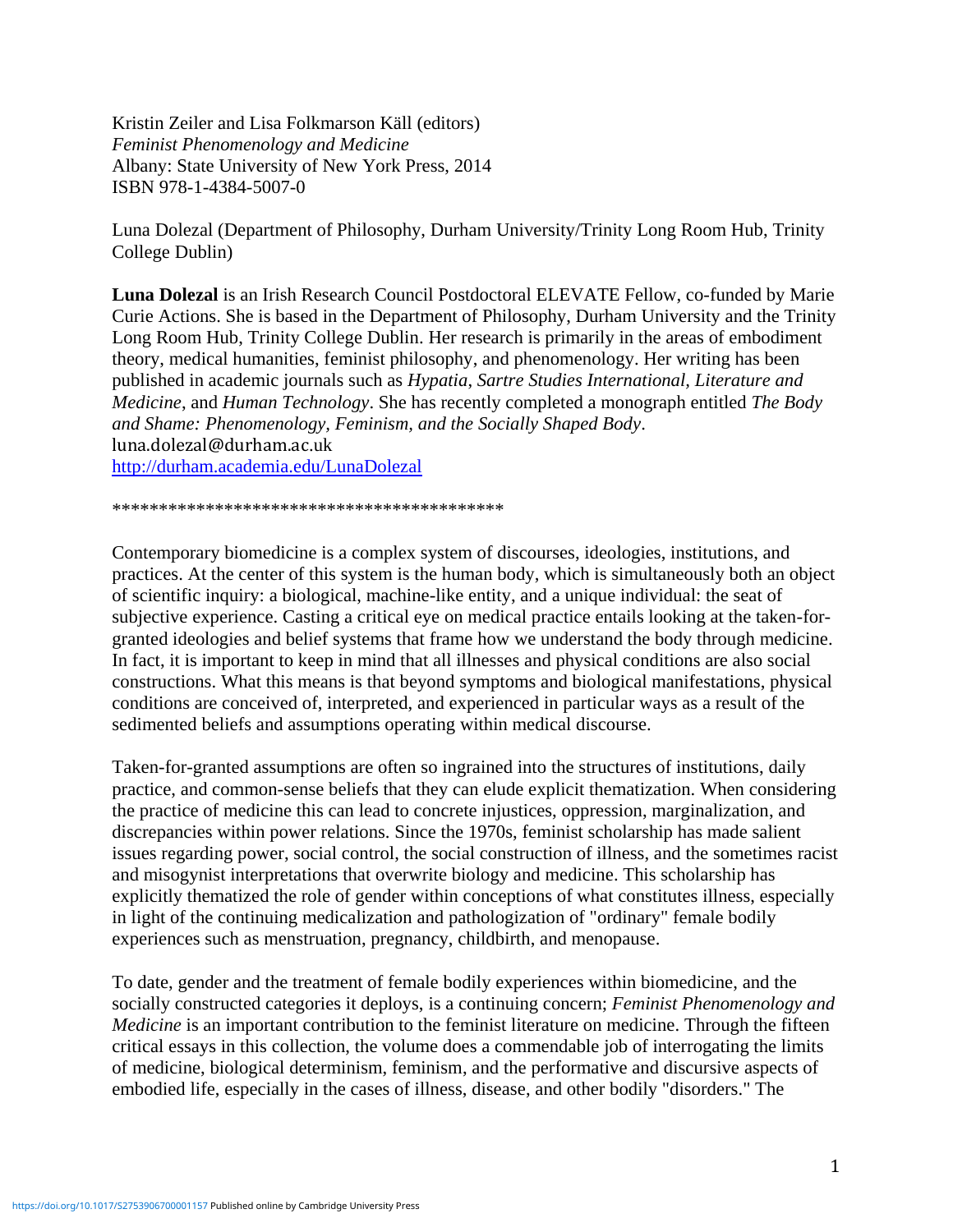editors, Kristin Zeiler and Lisa Folkmarson Käll, are academic philosophers from Linköping University, Sweden, both of whose work sits at the intersection of phenomenology, medical ethics, and feminist philosophy. *Feminist Phenomenology and Medicine* arose as a result of a similarly-titled conference held at Uppsala University in May 2011 and is comprised of essays from participants in this event.

The central methodology of the collection is feminist phenomenology. This is an approach that combines insights regarding embodied experience, through phenomenological investigation, with reflections about the discursive structures that frame that experience, through feminist theory. As embodied experience is always shaped by a broad range of factors that have political and social significance, such as age, gender, race, sexuality, ability, and ethnicity, among others, feminist phenomenology attempts to reveal not only the taken for granted structures of lived experience, but also the sedimented or "hidden" assumptions that inform our experience with respect to these categories (1-2). Through this sort of reflection, the notion of a "natural" body or "natural" experience becomes problematized, and the discursive frameworks that endow embodied experiences with meaning, and in fact set the limits to bodily experiences (188), start to reveal themselves. As a result, feminist phenomenology is a powerful tool for critical reflection with respect to biomedicine and medical practice. This mode of inquiry renders experience---or lived, existential concerns---a central factor when considering the potential for injustice, unfairness, oppression, and marginalization within the framework of medical practice.

*Feminist Phenomenology and Medicine* is comprised of fifteen critical essays that engage feminist theory and phenomenology to analyze a diverse range of medical topics spanning illness, surgery, childbirth, gender, and mental health, among others. The insights of the French phenomenologist Maurice Merleau-Ponty regarding the body and the structures of lived experience act as a foundation for most of the essays in the collection. Beyond Merleau-Ponty, the phenomenological ideas of the twentieth-century thinkers Edmund Husserl, Martin Heidegger, and Jean-Luc Nancy are also employed in the collection. As can be expected with a collection of this size, depending from which field of inquiry one approaches the book, some chapters are of more interest and merit than others. Primarily drawing on the chapters by Lanei Rodemeyer, Gail Weiss, Margrit Shildrick, and Cressida Heyes and with mention of the contributions from Nikki Sullivan and Erik Malmqvist, the main aim of this review is to draw out from the volume some of its original theoretical insights. These insights are of great utility when thinking about how bioethics and biomedicine theorize---and, as a result, treat---the body.

Rodemeyer's essay, "Feminism, Phenomenology, and Hormones," asks a pressing question regarding feminist critiques of biology and medicine; "What should feminism do if scientific studies do not seem to support important and/or well-established feminist claims (or seem to oppose them)?" (185). In particular, she considers the feminist critiques of biological determinism with respect to sex and gender. It is widely acknowledged by feminist theorists that gender is socially constructed and performative. However, scientific studies demonstrate that there is a clear "link between prenatal hormone exposure and postnatal sexual or gender-related behavior," seemingly undermining feminist claims regarding the social construction of gender (and Butler's further claim regarding the social construction of sex) (187). What, Rodemeyer asks, should feminism do about hormones? Or in other words, and more generally, the question is: "where does the body lie in this tension between biology and discourse?" (188). This is an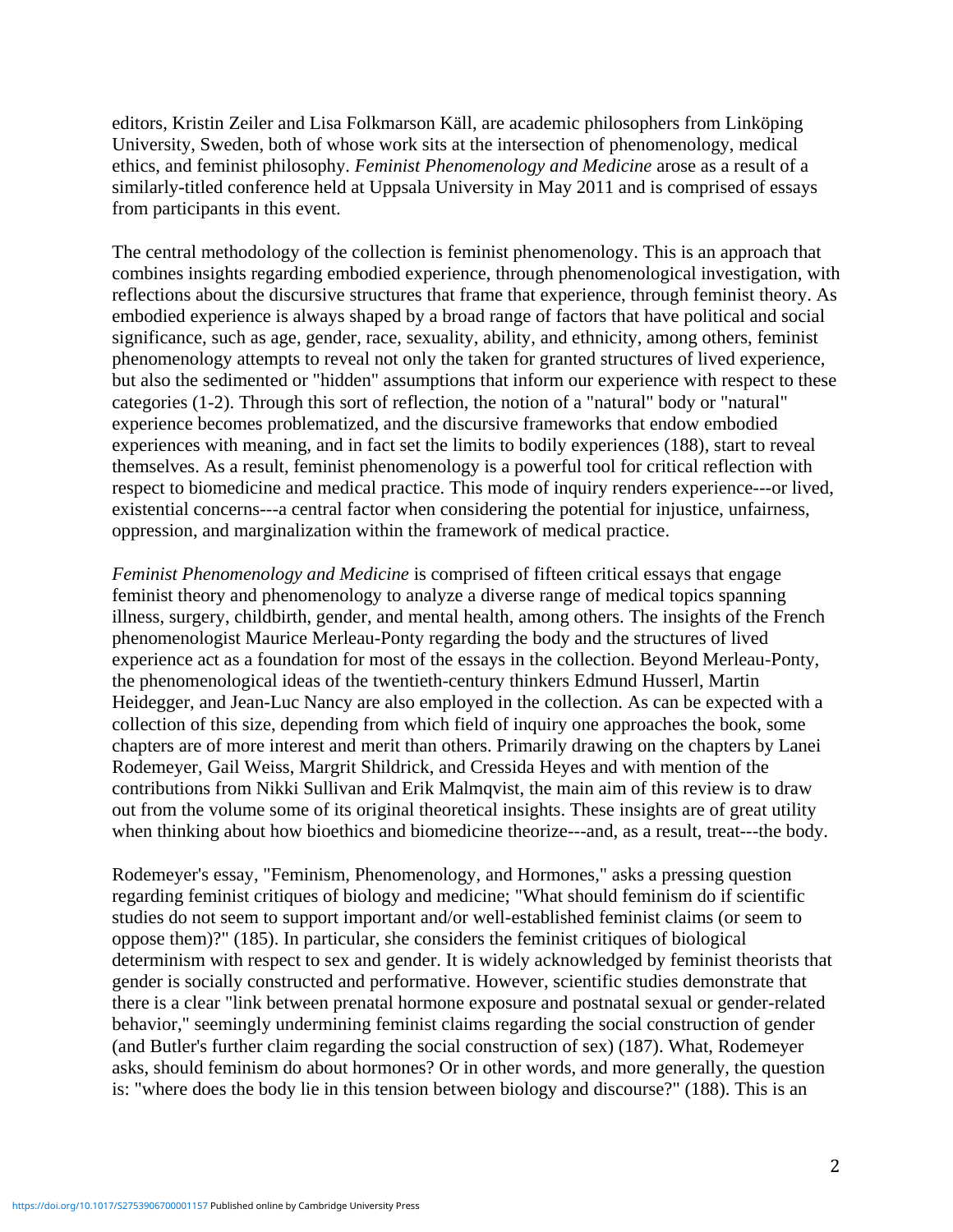important question that is, in fact, at the heart of all medically classified diseases, conditions, or bodily disorders.

Rodemeyer tackles this question through an insightful elaboration of discursive limits. She writes: "The performative and discursive understanding of gender . . . identifies the limitations that discourses and performativities impose upon our bodies, and it reveals extremely well how we modify our lived experiences . . . so that we fit within the discursive limits that have been set" (188). The body too, Rodemeyer argues, acts as a discursive limit, but also "has its own destiny . . . a destiny that sometimes can rupture discourse" (189). In other words, Rodemeyer is alluding to the important fact that the discourse that surrounds an illness will, in part, shape the expression and manifestation of that illness for the individual who is suffering from it. However, discourse is never the whole story; the physical attributes---for example, hormones---of the body can disrupt the narrative channels of a particular discursive thread. All this points to the fact that illness and disease, as conceived of through medicine, are a complex intertwining of discourse and what we might call "biology," and this must be continuously acknowledged and interrogated.

Rodemeyer's reflections lead her to discuss what Nikki Sullivan terms the "wrong" body problem (123). This is the experience of having a mismatch between the "outer" body and the "inner" self---the common trope of the thin person trapped within a fat body, the woman within a man's body, the young person within the aged body, and so on. Increasingly, this "wrong body" phenomenon is a concern of medical practice and is treated through procedures such as gender reassignment, cosmetic surgery, anti-aging treatments, and even amputations, as in the case of Body Integrity Identity Disorder (BIID) (120). The experience of the "wrong body" is challenging to theorize when working from a phenomenological framework that repudiates any dualistic conception of the body or any fixed distinction between "inner" and "outer." In the case of transgender, for instance, there seems to be a clear distinction between one's authentic "inner" self and one's physical body, seemingly confirming the dualistic paradigm.

In one of the original theoretical insights of the volume, Rodemeyer introduces Edmund Husserl's distinction between *Körper* and *Leib* as a means to give a phenomenological reading to the experience of the "wrong body" (190–92). Whereas *Körper* refers to the body as a physical object, *Leib* refers to body of lived, sensory experience. Our experience, as embodied beings, is an entanglement of both *Körper* and *Leib.* However, *Körper* can be understood and experienced in two distinct ways, as a purely *physical* reality (genitals, hormones, and so on) or as a *social*  reality (the result of social conditioning or discourse) (191). Experiences that seem to confirm some sort of dualism between "inner" and "outer" arise, Rodemeyer argues, when the "voice" of the *Leib*---gut feelings, sensations---do not resonate with the experience of one's *Körper*, in both the physical and social senses (191). With respect to the question of gender, and the tensions between biological determinism and social construction, she concludes, "the situation of the transsexual best exemplifies how the 'voice' of the body, as *Leib*, expresses itself---against all other 'meanings' of the body" (194).

Underlying the concerns about gender, identity, and the body in Rodemeyer's essay are "the three Ns" that receive sustained attention in Gail Weiss's chapter "Uncosmetic Surgeries in an Age of Normativity." These "Ns" are: the Natural, the Normal, and the Normative. Weiss frames her discussion through considering contemporary rhetorics regarding bodily enhancement. The crux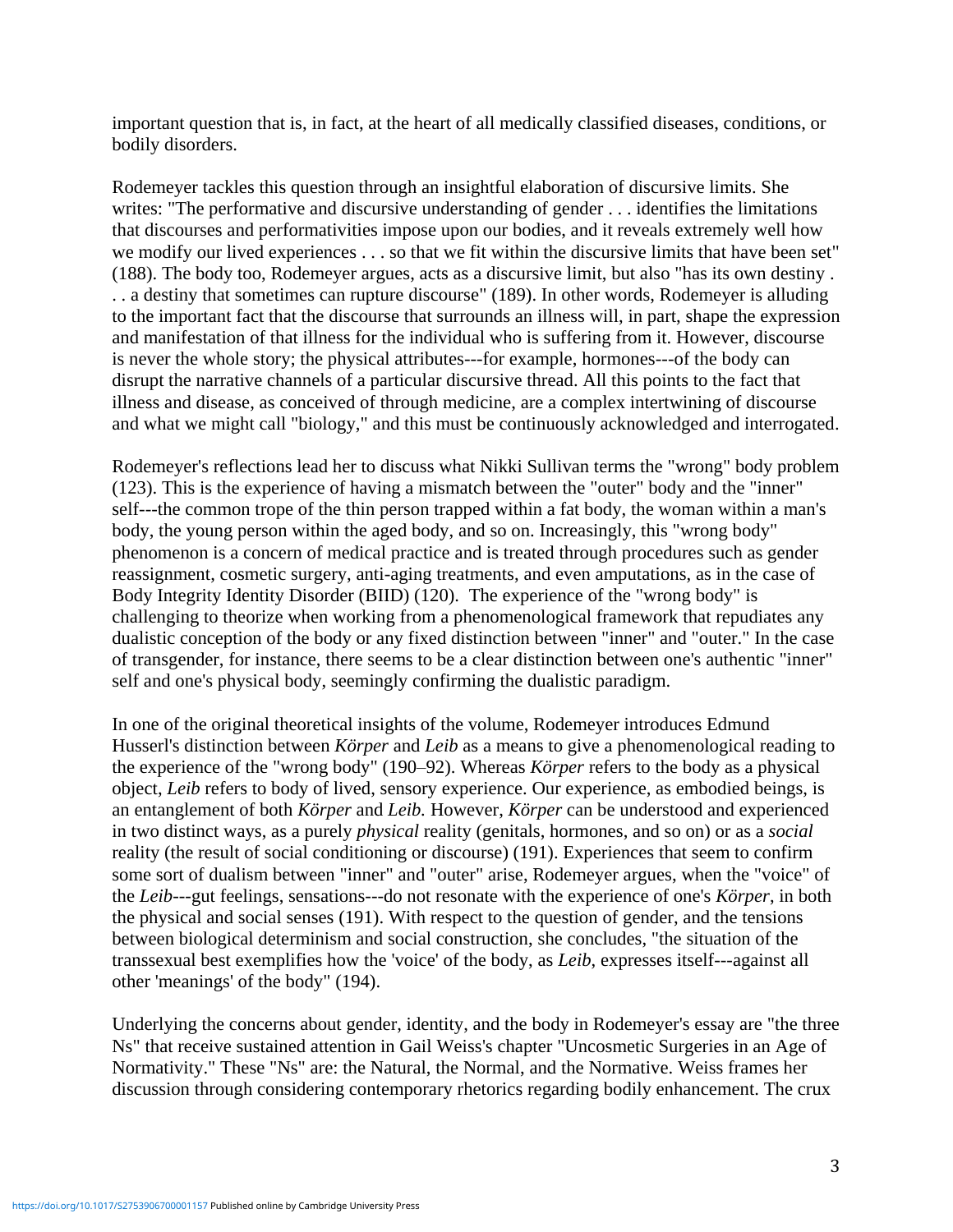of the problem is that as cosmetic medical procedures become normalized---and here Weiss relays a telling anecdote about her own son's cosmetic dental surgery---then the "distinction between the 'normal' and the 'abnormal' body . . . becomes irrevocably blurred" (104). However, Weiss makes clear that this distinction has never been particularly robust: the very categories of "normal" and "abnormal" are always socially constructed and intricately interconnected with notions of "the natural" and "the normative." In terms of enhancement procedures that become normalized, the worry is, of course, that those who refuse enhancement procedures, aesthetic or otherwise, are "regarded as not only *aesthetically deficient* but also *morally blameworthy*" (105).

In other words, the normal, in this case transcending "the natural," becomes conflated with the normative, or that which is right or good. The problem of "accommodating unjust social norms" through "surgical means" is also addressed by Erik Malmqvist in his discussion of cosmetic surgery and complicity (83). Complicity is, of course, an ethical issue, especially when, as Malmqvist points out, "conceptualizing individual responsibility for collective harm" (83). The concern, as medical procedures develop and become commercially available, is some sort of enhancement "rat-race" that ultimately might cause more harm than good. Weiss's reflections on the "three Ns" are important in this respect. She makes salient the fact that medical practice and discourse must remain diligent when deploying these concepts, particularly in the framework of trying to negotiate the murky territories of the treatment/enhancement distinction.

Margrit Shildrick's chapter, "Visceral Phenomenology: Organ Transplantation, Identity, and Bioethics," introduces two concepts that are of interest when considering Rodemeyer's and Weiss's reflections, as discussed above. First is the notion of "visceral phenomenology," which "understands changes to the interiority of the body as having as much import to being-in-theworld as our external interactions" (53). Reiterating some of Rodemeyer's concerns in theorizing the *Leib*---the sensing, experiential body---Shildrick discusses how the experiences of "*con*corporeality" (50), which are necessarily involved in organ transplantation, mean that it can "never be simply spare part surgery" or "a matter of technical proficiency stripped of any implications for the embodied self" (53). What this points to is the fact that using phenomenology as the starting point to theorize the body in medicine means that the conception of the body as a machine-like entity that is the site of one's fixed identity while also one's private property---a standard starting point in bioethics---is radically undermined. Instead, the body is what Shildrick calls "becoming-in-the-world" (55), the second of her theoretical insights that I would like to draw attention to.

Becoming-in-the-world is a "never-ending process of construction that belies any reference to a core self" (55). This becoming-in-the-world is composed both of the physical body, and its events, and the ever-shifting discursive frameworks within which the body is situated. It is, as Shildrick points out, intercorporeal, or in embodied relations with others, and necessarily so; as embodied beings we have "an inherent openness to others" (60). Becoming-in-the-world is a useful concept within medical practice as it points to the significant fact that through the experience of medical treatment we are never fully "restored" or "returned" to our "natural" (that is, "healthy") state; there is always some sense of emergence or "becoming" with respect to embodied identity and sense of self as we become ill and then well again. Of course, this is most obvious in cases such as amputation or organ transplantation where enduring changes in our visceral phenomenology are perhaps more apparent.